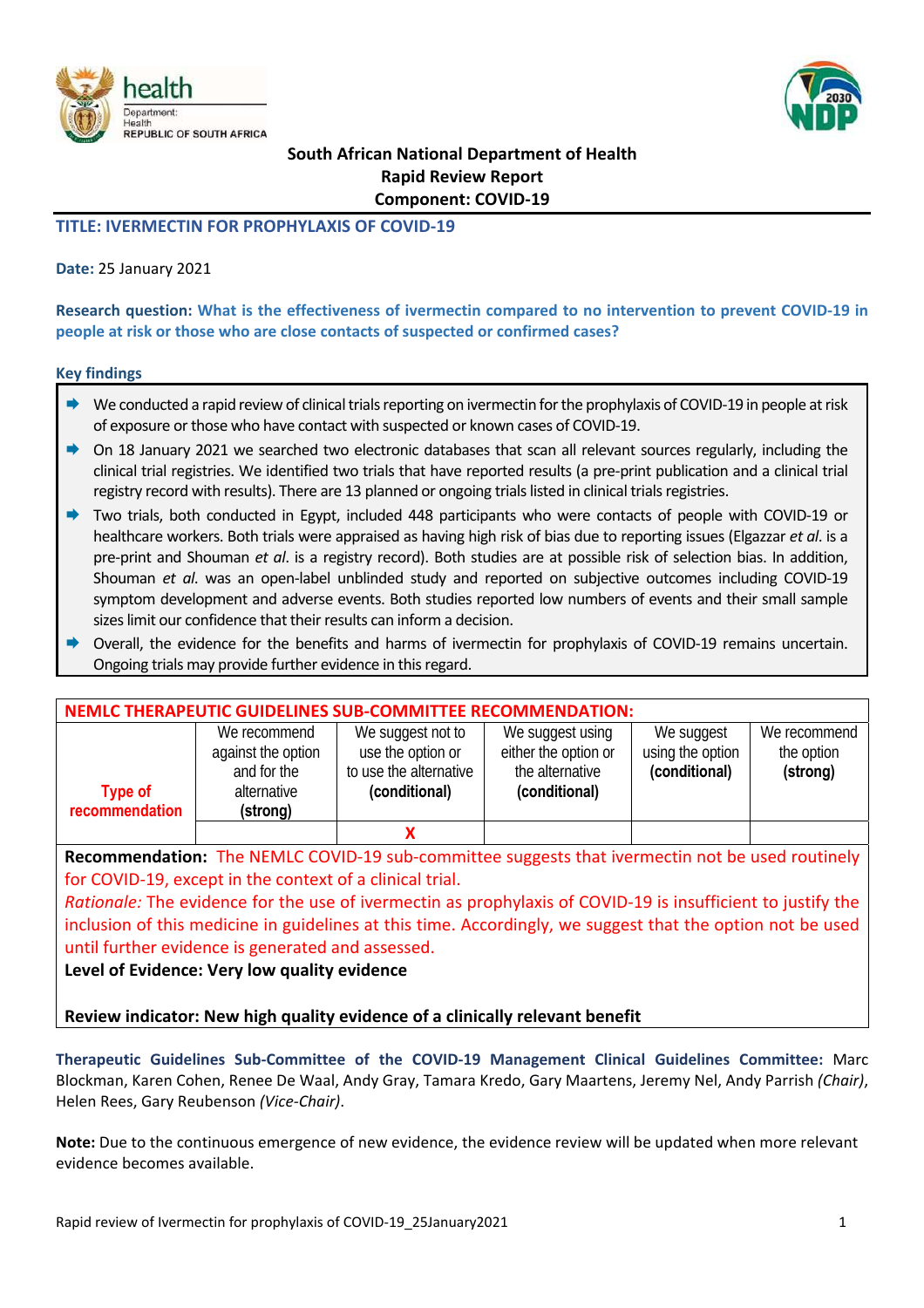## **BACKGROUND**

Coronavirus Disease 2019 (COVID‐19) an infectious disease caused by 'Severe Acute Respiratory Syndrome Coronavirus 2' (SARS‐CoV‐2); was first identified in China in 2019, and has now spread worldwide.1 As of 16 January 2021 the World Health Organization (WHO) reported approximately 92,506,811 confirmed cases of COVID‐19 worldwide, including 2,001,773 deaths.<sup>2</sup> Currently (17 January 2021), in South Africa, it is reported that 1.33 million people have been infected with SARS‐CoV‐2 and over 36 000 deaths have been recorded.**Error! Bookmark not defined.**

Although COVID-19 vaccines started to be administered in the United Kingdom in December 2021,<sup>3</sup> access to these products in South Africa is only expected to start in 2021.<sup>4</sup> Currently there is a great deal of public interest in ivermectin, in South Africa and other countries, for both treatment and prevention of COVID‐19. In laboratory studies, ivermectin has been shown to inhibit SARS‐COV2 replication, raising the possibility that it might have a role in either treatment or prevention of COVID-19.<sup>5,6</sup>

Ivermectin is an antiparasitic medicine used for the treatment of animals and humans. The registered indications include tropical diseases such as filariasis and onchocerciasis. It has also been indicated for scabies and lice treatment. Products for use in animals are registered in South Africa in terms of the Fertilizers, Farm Feeds, Agricultural Remedies and Stock Remedies Act (Act 36 of 1947).<sup>7</sup> No products are registered in terms of the Medicines and Related Substances Act (Act 101 of 1965) at present, but individual patients have been enabled to access imported products in terms of section 21.

The National Essential Medicine List (NEMLC) COVID-19 Sub-committee is currently updating the rapid review of ivermectin for the treatment of COVID-19.<sup>7,8</sup>

The objective of this report is to review the evidence on safety and efficacy of ivermectin in the prophylaxis of COVID‐ 19.

## **Eligibility criteria for review**

Population: Persons at risk of contracting SARS‐CoV‐2; close contacts of confirmed or suspected COVID‐19 cases.

Intervention: Ivermectin alone. No restriction on dose, frequency.

Comparators: No prophylaxis or placebo.

Outcomes: Positive SARS‐CoV‐2 (polymerase chain reaction) PCR on nasopharyngeal swab at chosen time point(s) after initiation of prophylaxis; development of COVID-19 infection, based on clinical diagnosis (PCR or rapid antigen test); duration of symptoms; proportion requiring hospitalisation; severity of disease; adverse reactions and adverse events.

## **METHODS**

We conducted a rapid review based on the *a priori* methods developed for conducting rapid reviews (http://www.health.gov.za/covid-19-rapid-reviews/).<sup>9</sup> We systematically searching the Cochrane COVID-19 Study Register and Living Overview of the Evidence (LOVE) Platform for Covid‐19 evidence on 18 January 2021. We did not restrict the type of study or language in our search, and also searched reference lists of the reviews retrieved. Where publications in languages other than English were retrieved, these were translated before a decision on their inclusion or exclusion was reached. Three reviewers (AG, TK & MR) reviewed titles and abstracts of the studies, using COVIDENCE, in line with the eligibility criteria for the review. Differences were resolved through discussion. Both systematic reviews (with or without meta‐analyses) of randomised controlled trials (RCTs) and individual RCTs were included. We excluded observational studies, case reports, case control, case series, and narrative reviews. The search strategy is shown in Appendix 1. One reviewer extracted data which was checked by a second reviewer. Included studies are reported in Table 1 and excluded studies with the rationale for exclusion are summarised in Table 2. The narrative table of results was checked by all three reviewers.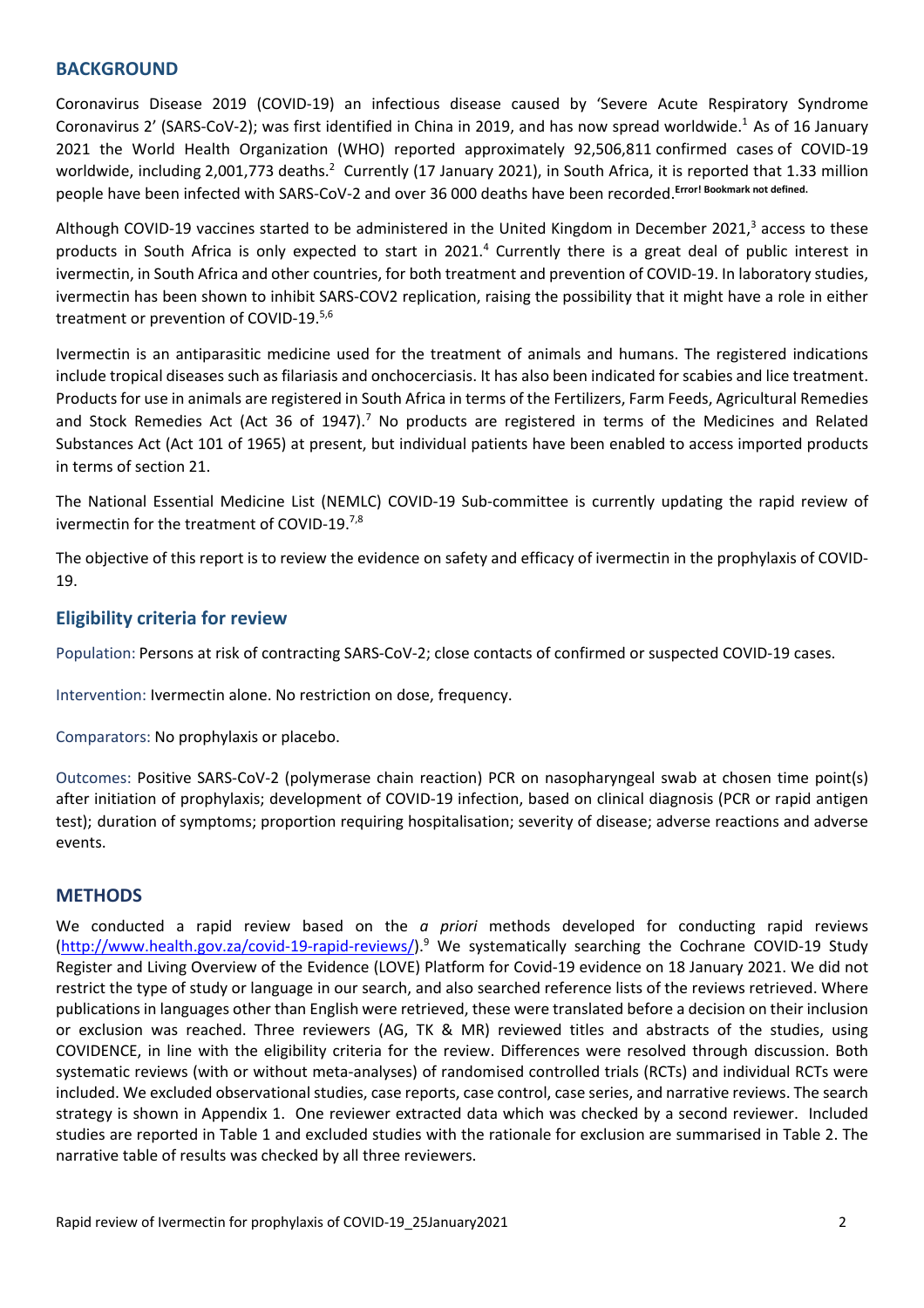For dichotomous outcomes we calculated the relative risk using an intention to treat approach to include all participants randomised. We conducted a grading of recommendations, assessment, development and evaluation (GRADE) assessment to establish the certainty of the evidence across each outcome, taking into account risk of bias, directness, consistency, precision, and other considerations such as publication bias to determine whether the confidence in the overall results was high, moderate, low or very low (Table 3).<sup>10</sup> The summary of findings table is shown as Table 4.

## **RESULTS**

## *Results of search*

The search identified 249 records. After the removal of 78 duplicates, the reviewers (AG, TK, MR) screened 171 records (titles and abstracts) and identified 20 potentially eligible studies. After reviewing the full text of the articles 17 papers were excluded: 11 were ongoing studies (from trial registers, with no results reported yet or trial report available); 2 were an incorrect/ineligible study design (observational), 2 were duplicate studies, and 2 were non-applicable reviews or commentaries.

## *Description of the studies*

We identified one review by Kalfas *et al.*,<sup>11</sup> and two RCTs by Elgazzar *et al*.<sup>12</sup> and Shouman *et al*<sup>13</sup>. The review by Kalfas *et al*. included three studies on prophylaxis, of which one is the registry record for Shouman *et al*. reported below. The other two studies used ineligible study designs. This review was therefore not relied upon, as it offered less information than the individual RCTs.

We identified two individual RCTs. Elgazzar *et al*.<sup>12</sup> included both treatment and prevention groups and has only been reported in pre-print. This was a multi-centre trial conducted in Egypt between June and October 2020. In the prophylaxis arm, participants were household contacts and healthcare workers who had been exposed to COVID‐19. It is not clear if exposure was to confirmed or suspected COVID-19 cases. In the prophylaxis arm 100 participants were allocated to each of two groups: ivermectin plus the use of personal protective equipment (PPE) versus PPE alone (see Table 1 for details). No detail was provided in the preprint about the baseline characteristics of the trial participants or the time from exposure to receiving ivermectin as prophylaxis.<sup>12</sup>

Shouman et al.<sup>13</sup> conducted an open-label RCT in participants who had contact with people with COVID-19. The protocol indicated that the sample size was based on identifying "family close contacts to 50 patients diagnosed as having COVID-19 by RT-PCR".<sup>14</sup> In the trial 228 participants were randomised to the ivermectin group and 112 to the control group between May and September 2020. There was no intervention in the control group, apart from observation. The trial results have not been published but have been documented on the trial registry site.

## *Effects of the intervention*

*See GRADE evidence profile in Table 3.* 

## *Outcomes:*

## 1. Incidence of SARS‐Cov2

a) Positive SARS-CoV-2 PCR on nasopharyngeal swab at chosen time point(s) after initiation of prophylaxis: Elgazzar *et al.* – 2/100 participants in the ivermectin group were confirmed to be infected with SARS‐CoV‐2 compared to 10/100 in the control group.<sup>12</sup> Relative risk is 0.20 [95% CI 0.04 to 0.89]; very low certainty evidence - the certainty of the data is rated down for serious methodological limitations; very serious imprecision (low event rates and small sample size). As there is only one study, we cannot assess heterogeneity or publication bias.

b) Development of COVID-19 infection, based on clinical diagnosis (PCR or rapid antigen test):

Shouman *et al*. ‐ 15/ 228 participants developed symptoms in the ivermectin group compared to 59/112 in the control group.<sup>13</sup> Relative risk is 0.12 [95% CI 0.07 to 0.21]; we rated the evidence as very low certainty due to very serious methodological issues as this is a subjective outcome in an open‐label study; and imprecision due to low event rates and small sample size.

2. Duration of symptoms: no results reported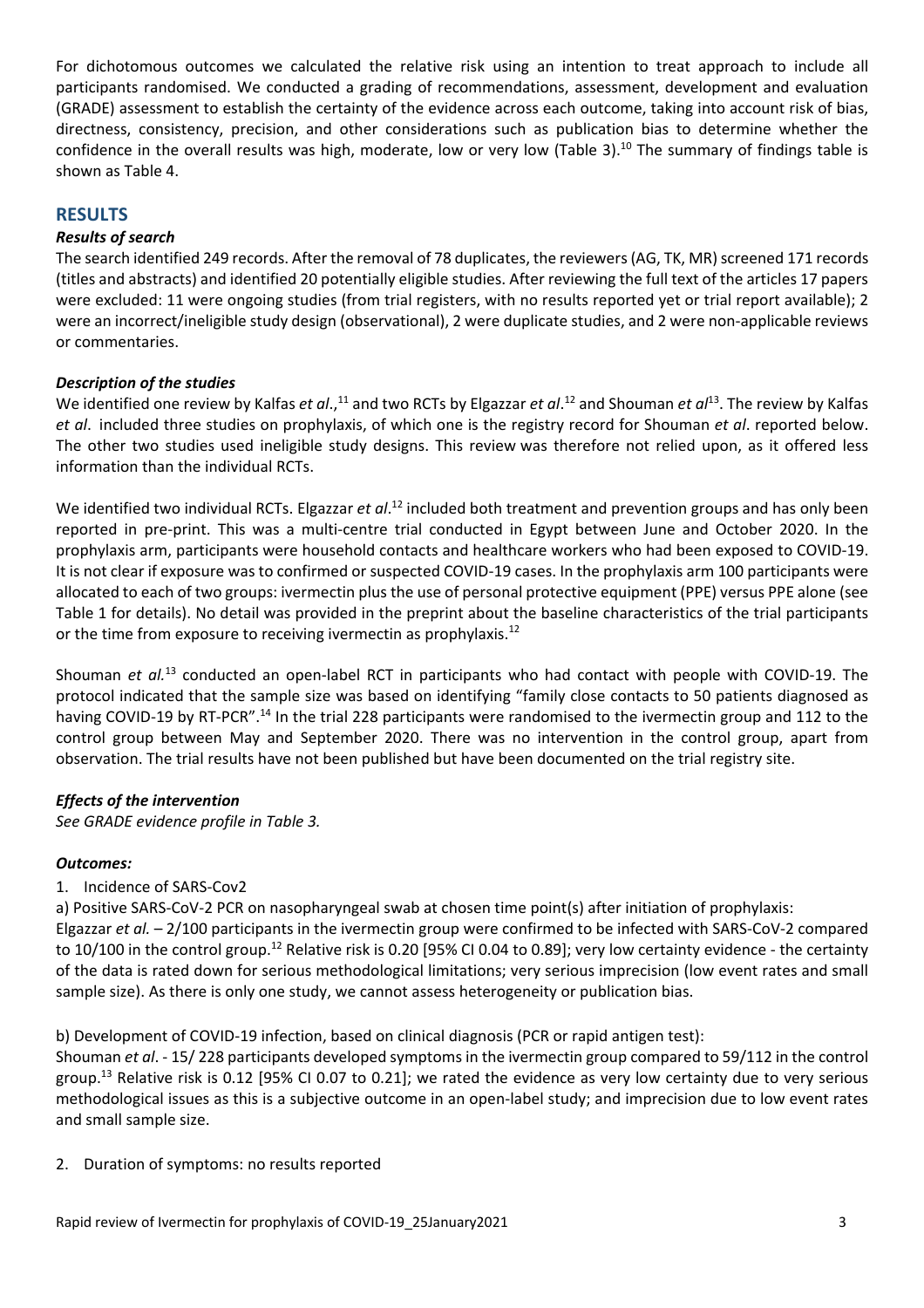- 3. Proportion requiring hospitalization: no results reported
- 4. Adverse reactions and adverse events:

Elgazzar *et al*. – no results reported for this outcome.

Shouman *et al.* – 11/228 in the ivermectin group compared to 0/112 in the control group reported any adverse event (Risk ratio of 11.35 [95% CI 0.67 to 190.87]. Very low certainty evidence based on serious methodological limitations in the reported evidence and very serious imprecision.

## **CONCLUSION**

Our review of the available trial evidence for ivermectin prophylaxis for COVID‐19 found two trials with very low certainty evidence to inform a decision regarding any benefits or harms. Further trials are expected to inform this evidence base and this review will be updated when such data are available.

## **Reviewer(s):** Dr M Reddy, Dr T Kredo, Mr A Gray

**Declaration of interests:**  MR (Better Health Programme, South Africa) and TK (Cochrane South Africa, South African Medical Research Council; Division of Clinical Pharmacology, Department of Medicine, Stellenbosch University; TK is partly supported by the Research, Evidence and Development Initiative (READ‐It). READ‐It (project number 300342‐104) is funded by UK aid from the UK government; however, the views expressed do not necessarily reflect the UK government's official policies) have no interests to declare in COVID‐19 prevention and treatment. AG (Division of Pharmacology, University of KwaZulu‐Natal) declared Chairing of the Proposal Review Committee at UNITAID, which has supported research into ivermectin for malaria control.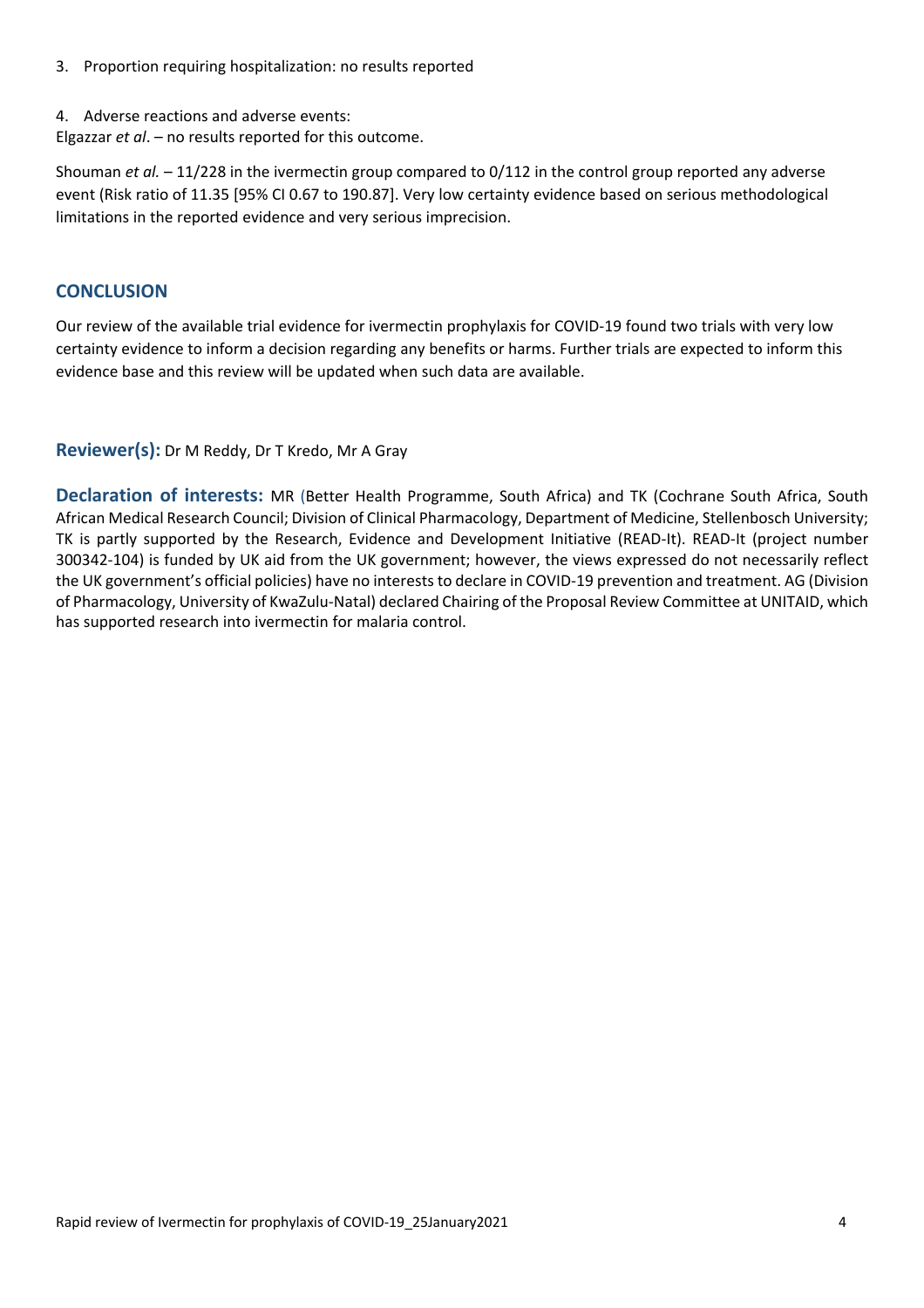## **Table 1: Characteristics of included trials**

#### *Randomised controlled studies:*

| <b>Citation</b>                 | <b>Study design and methods</b> | <b>Population and setting</b>   | Intervention and              | Outcomes reported in       | <b>Quality appraisal</b>              |
|---------------------------------|---------------------------------|---------------------------------|-------------------------------|----------------------------|---------------------------------------|
|                                 |                                 |                                 | comparison                    | trial                      |                                       |
| Elgazzar, Hany, Abo Youssef     | Methods: Multi-centre, no       | Country: Egypt (Benha and       | Prophylaxis: n=100            | Confirmed infected         | <b>Risk of bias assessment</b>        |
| et al. Efficacy and Safety of   | details of randomization        | Kafrelsheikh University         | received a prophylactic       | subjects by RT-PCR         | • Randomization: UNCLEAR RISK         |
| Ivermectin for Treatment        | reported.                       | Hospitals; COVID-19 Isolation   | dose of ivermectin 400        |                            | - no details in trial report          |
| and prophylaxis of COVID-19     |                                 | Hospitals)                      | micrograms/kg single oral     | Confirmed infection in     | • Allocation concealment:             |
| Pandemic, 13 November           | Duration: 8 June to 15          |                                 | dose before breakfast to      | prevention group was       | <b>UNCLEAR RISK - no details</b>      |
| 2020, PREPRINT (Version 1)      | September 2020                  | Sample size: n=200 health       | be repeated after one         | reported as (2%            | • Blinding (participants,             |
| available at Research Square    |                                 | care and household contacts     | week in addition to           | $(n=2/100)$ vs control     | clinicians, outcome assessors):       |
| https://doi.org/10.21203/rs.    | <b>Funding: None</b>            | who formed a prevention         | personal protective           | group 10% (n=10/100).      | <b>UNCLEAR RISK - no details</b>      |
| 3.rs-100956/v1 <sup>12</sup>    |                                 | group (n=400 in treatment       | equipment (PPE).              |                            | • Attrition: none reported -          |
|                                 | Declarations: The authors       | group but not reported here)    |                               |                            | <b>LOW RISK</b>                       |
|                                 | declare no competing interest   |                                 | Control: n=100 received       |                            | • Selective outcome reporting         |
| Ethics Research Committee,      |                                 | Sex: 28% females across 600     | only PPE                      |                            | (i.e., do they report planned         |
| Faculty of Medicine Benha       |                                 | participants (not specified for |                               |                            | outcome, registry number not          |
| University, Egypt               |                                 | the prophylaxis arm)            |                               |                            | found): HIGH RISK - no                |
| (REC 96 /8 June 2020)           |                                 |                                 | Note: there were 4 other      |                            | outcomes specified in registry        |
|                                 |                                 |                                 | groups that explored          |                            | record for this study                 |
| Clinicaltrials.gov:             |                                 |                                 | treatment of COVID-19 in      |                            | component                             |
| NCT04668469                     |                                 |                                 | mild/moderate and severe      |                            | $\bullet$ Other bias: $n/a$           |
|                                 |                                 |                                 | cases.                        |                            |                                       |
| Shouman et al. Prophylactic     | Methods: Randomized (but        | Country: Egypt                  | Prophylaxis:                  | <b>Primary Outcomes:</b>   | <b>Risk of bias assessment</b>        |
| Ivermectin in COVID-19          | also described as sequential    |                                 | N=228 - Contacts received     | Development of             | · Randomization: UNCLEAR - no         |
| Contacts. <sup>13</sup>         | assignment),                    | Sample size: n=340              | prophylactic ivermectin       | Symptoms (Fever, Cough,    | trial report available, and trial     |
|                                 | open label                      | (n=228 ivermectin and n=112     | tablets 72 hours apart:       | Sore Throat, Myalgia,      | registry entry is contradictory       |
| Zagazig University (Egypt)      |                                 | control group started the       | 40-60 kg (15mg/day), 60-      | Diarrhea, Shortness of     | • Allocation concealment              |
|                                 | Duration: May (Study Start      | trial)                          | 80kg (18mg/day) & >80kg       | Breath) [within 14 days    | UNCLEAR - no trial report             |
| ClinicalTrials.gov. record:     | Date) to July 2020 September    |                                 | (24mg/day)                    | after enrollment]          | available                             |
| https://clinicaltrials.gov/ct2/ | 2020 (Completion Date)          | Age: mean 38.72 years (SD       |                               | history taking & clinical  | • Blinding (participants, clinicians, |
| show/NCT04422561                |                                 | 15.94) across 304               | <b>Control: Contacts only</b> | examination.               | outcome assessors): High risk -       |
|                                 | Funding/Declarations: All       | participants                    | observed without              |                            | open-label study                      |
|                                 | Principal Investigators are     | Sex: 48.7% females across       | prophylaxis                   | 15/228 events in           | • Attrition: UNCLEAR - (25/228)       |
|                                 | employed by the organization    | 304 participants                |                               | ivermectin group           | 11% in ivermectin group vs            |
|                                 | sponsoring the study            |                                 |                               | compared to 59/112 in      | (11/112) 10% in control group.        |
|                                 |                                 | Loss to follow up: 25 in        |                               | control group              | 10% loss to follow up in short        |
|                                 |                                 | ivermectin group compared       |                               |                            | term small study may impact           |
|                                 |                                 | to 11 in control group          |                               | <b>Secondary Outcomes:</b> | results.                              |

Rapid review of Ivermectin for prophylaxis of COVID‐19\_25January2021 5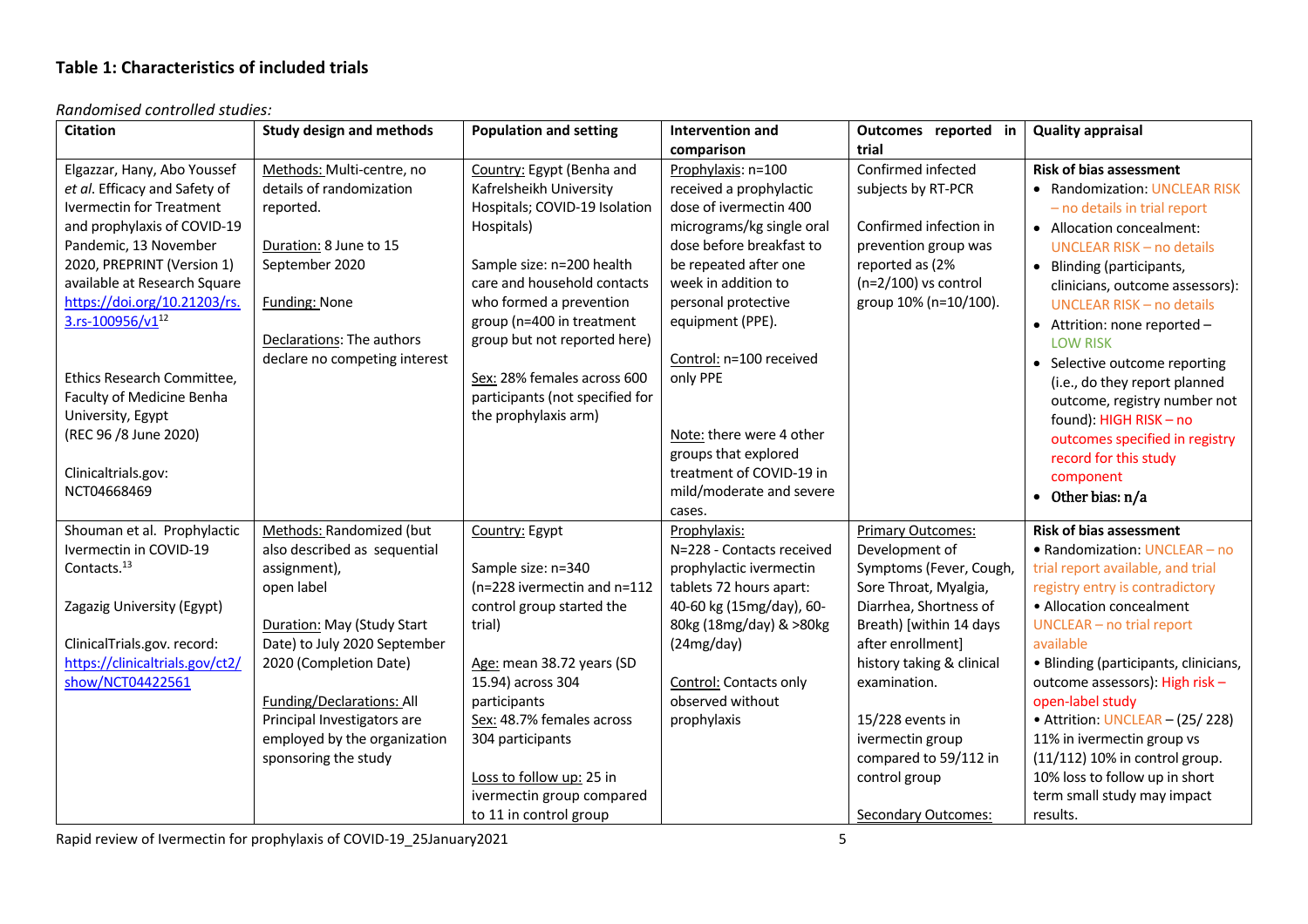| <b>Citation</b> | <b>Study design and methods</b> | <b>Population and setting</b> | Intervention and | Outcomes reported in     | <b>Quality appraisal</b>       |
|-----------------|---------------------------------|-------------------------------|------------------|--------------------------|--------------------------------|
|                 |                                 |                               | comparison       | trial                    |                                |
|                 |                                 |                               |                  | Development of COVID     | • Selective outcome reporting  |
|                 |                                 |                               |                  | [within 14 days after    | UNCLEAR - no full trial report |
|                 |                                 |                               |                  | enrollment]              | available yet                  |
|                 |                                 |                               |                  | Confirmed by swab. No    | •Other bias: n/a               |
|                 |                                 |                               |                  | results reported         |                                |
|                 |                                 |                               |                  |                          |                                |
|                 |                                 |                               |                  | All-cause mortality - no |                                |
|                 |                                 |                               |                  | events                   |                                |
|                 |                                 |                               |                  |                          |                                |
|                 |                                 |                               |                  | Serious adverse events-  |                                |
|                 |                                 |                               |                  | no events                |                                |
|                 |                                 |                               |                  |                          |                                |
|                 |                                 |                               |                  | Adverse events - 11 in   |                                |
|                 |                                 |                               |                  | ivermectin group vs 0 in |                                |
|                 |                                 |                               |                  | control group            |                                |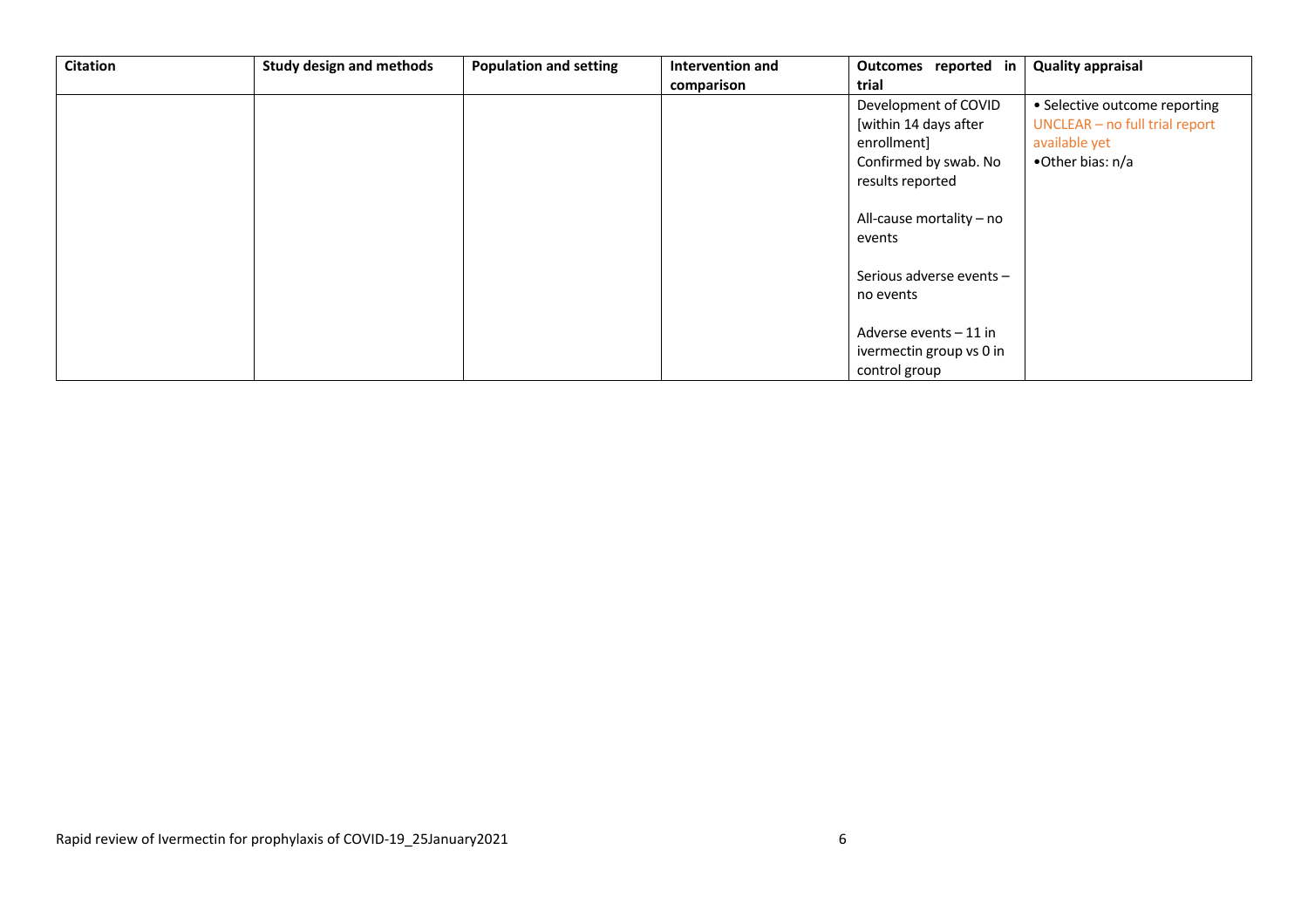#### **Table 2. List of Excluded Studies**

| <b>Full Reference</b>                                                                                                                                                                                                                                    | <b>Title</b>                                                                                                                         | <b>Affiliation / Authors</b>                                               | <b>Reason for Exclusion</b>                                   | Trial End Date for Ongoing<br><b>Trails/ Unpublished Results</b>                            |
|----------------------------------------------------------------------------------------------------------------------------------------------------------------------------------------------------------------------------------------------------------|--------------------------------------------------------------------------------------------------------------------------------------|----------------------------------------------------------------------------|---------------------------------------------------------------|---------------------------------------------------------------------------------------------|
| Kumar et al., 2020. Ivermectin in the prevention of covid-19.<br>ICTRP.<br>http://www.ctri.nic.in/Clinicaltrials/pdf generate.php?trialid=45156&EncHid=<br>&modid=&compid=%27,%2745156det%27                                                             | Ivermectin in the prevention<br>of covid-19                                                                                          | <b>DVFM</b>                                                                | Ongoing study                                                 | Date of First Enrollment (India) =<br>10/07/2020<br>Estimated Duration of Trial = 1<br>Year |
| Federal University of Pernambuco; Clinical Research Institute Scinet. Study on<br>the effects of using ivermectin to prevent COVID-19 in an adult population in<br><b>Brazil</b><br>isrctn.com.http://www.isrctn.com/ISRCTN90437126                      | Study on the effects of using<br>ivermectin to prevent<br>COVID-19 in an adult<br>population in Brazil                               | Federal University of<br>Pernambuco; Clinical<br>Research Institute Scinet | Ongoing study                                                 | 30/06/2021                                                                                  |
| Fundacia Assistencial Matua Terrassa. 2020. Study of the efficacy of<br>ivermectin in the treatment and prevention of COVID-19<br>ICTRPEU Clinical Trials Register (EU-CTR).<br>https://www.clinicaltrialsregister.eu/ctr-search/trial/2020-001994-66/ES | Study of the efficacy of<br>ivermectin in the treatment<br>and prevention of COVID-19                                                | Fundacia Assistencial<br>Matua Terrassa                                    | Ongoing study                                                 | <b>Not Listed</b>                                                                           |
| Akam Tejarat Fartak Company. Farasoo.2 2020.<br>Evaluation of prophylaxis induced by ivermectin in populations exposed to<br>COVID-19 patients.<br>Iranian Registry of Clinical Trials. https://www.irct.ir/trial/51999                                  | Evaluation of prophylaxis<br>induced by ivermectin in<br>populations exposed to<br>COVID-19 patients                                 | Akam Tejarat Fartak<br>Farasoo Company                                     | Ongoing study                                                 | Expected recruitment end date:<br>30/12/2020<br>Trial completion date: Not Listed           |
| Maria de los Angeles Peral de Bruno<br>Prophylaxis Covid-19 in Healthcare Agents by Intensive Treatment with<br>Ivermectin and Iota-carrageenan. ClinicalTrials.gov.<br>https://www.clinicaltrials.gov/ct2/show/NCT04701710                              | Prophylaxis Covid-19 in<br>Healthcare Agents by<br>Intensive Treatment with<br>Ivermectin and Iota-<br>Carrageenan                   | Maria de los Angeles<br>Peral de Bruno                                     | Ongoing study                                                 | <b>Actual Study Completion Date:</b><br>31/12/2020<br>No results posted                     |
| National University Hospital, Singapore. A Preventive Treatment for Migrant<br>Workers at High-risk of Covid-19<br>ClinicalTrials.gov.https://www.clinicaltrials.gov/ct2/show/NCT04446104                                                                | A Preventive Treatment for<br>Migrant Workers at High-<br>risk of Covid-19                                                           | <b>National University</b><br>Hospital, Singapore                          | Ongoing study                                                 | <b>Actual Study Completion Date:</b><br>31/08/2020                                          |
| Javeriana University. 2020.<br>Effectiveness and Safety of Ivermectin for the Prevention of Covid-19 Infection<br>in Colombian Health Personnel. ClinicalTrials.gov.<br>at:https://www.clinicaltrials.gov/ct2/show/NCT04527211                           | Effectiveness and Safety of<br>Ivermectin for the<br>Prevention of Covid-19<br>Infection in Colombian<br><b>Health Personnel</b>     | Javeriana University                                                       | Ongoing study                                                 | <b>Estimated Study Completion</b><br>Date: 16/12/2020<br>No results posted                  |
| Instituto de Efectividad Clínica y Sanitaria. 2020. Ivermectin for COVID-19.<br>http://www.iecs.org.ar/publicacion/?id=18749.                                                                                                                            | Ivermectin for COVID-19                                                                                                              | Instituto de Efectividad<br>Clinnica y Sanitaria                           | Foreign Language -<br>Did not meet PICO<br>(treatment review) |                                                                                             |
| Pan American Health Organization.<br>Ongoing Living Update of Potential COVID-19 Therapeutics: summary of rapid<br>systematic reviews. Rapid Review, 23 May 2020<br>Pan American Health Organization.<br>https://iris.paho.org/handle/10665.2/52719      | Ongoing Living Update of<br>Potential COVID-19<br>Therapeutics: summary of<br>rapid systematic reviews.<br>Rapid Review, 23 May 2020 | Pan American Health<br>Organization                                        | No trial data included                                        |                                                                                             |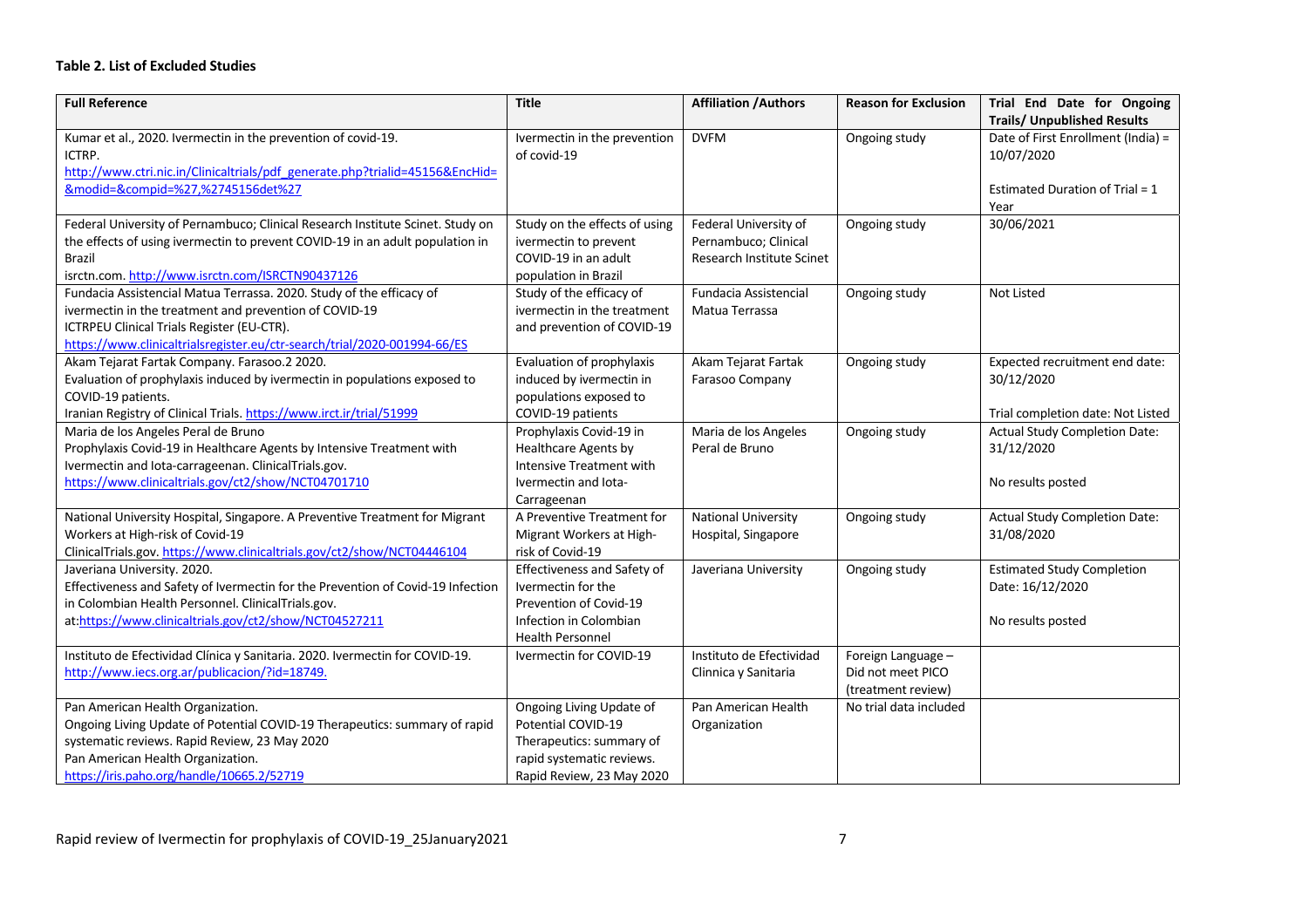| <b>Full Reference</b>                                                                                                                                                                                                                                                                                                                                                                                                                                                                                                                                                    | <b>Title</b>                                                                                                                           | <b>Affiliation / Authors</b>                                                                                                                                                                                                                                                                       | <b>Reason for Exclusion</b>                                | Trial End Date for Ongoing<br><b>Trails/ Unpublished Results</b>                                 |
|--------------------------------------------------------------------------------------------------------------------------------------------------------------------------------------------------------------------------------------------------------------------------------------------------------------------------------------------------------------------------------------------------------------------------------------------------------------------------------------------------------------------------------------------------------------------------|----------------------------------------------------------------------------------------------------------------------------------------|----------------------------------------------------------------------------------------------------------------------------------------------------------------------------------------------------------------------------------------------------------------------------------------------------|------------------------------------------------------------|--------------------------------------------------------------------------------------------------|
| Eurnekian Public Hospital<br>Usefulness of Topic Ivermectin and Carrageenan to Prevent Contagion of<br>Covid 19. ClinicalTrials.<br>https://www.clinicaltrials.gov/ct2/show/NCT04425850                                                                                                                                                                                                                                                                                                                                                                                  | Usefulness of Topic<br>Ivermectin and Carrageenan<br>to Prevent Contagion of<br>Covid 19                                               | Eurnekian Public<br>Hospital                                                                                                                                                                                                                                                                       | <b>Observational Study</b><br>(Ineligible study<br>design) | <b>Actual Study Completion Date:</b><br>10/08/2020                                               |
| Lagos University Teaching Hospital. 2020. Does ivermectin cure and/or<br>prevent COVID-19?<br>ICTRPISRCTN.org.http://www.isrctn.com/ISRCTN40302986.                                                                                                                                                                                                                                                                                                                                                                                                                      | Does ivermectin cure and/or<br>prevent COVID-19?                                                                                       | Lagos University<br><b>Teaching Hospital</b>                                                                                                                                                                                                                                                       | Ongoing study                                              | October 2020                                                                                     |
| Phatak et al., Department of Community Medicine. 2020. Prophylactic<br>Ivermectin in COVID 19 Contacts<br>ICTRPClinical Trials Registry - India (CTRI).<br>http://www.ctri.nic.in/Clinicaltrials/pdf generate.php?trialid=46676&EncHid=<br>&modid=&compid=%27,%2746676det%27.                                                                                                                                                                                                                                                                                            | Prophylactic Ivermectin in<br><b>COVID 19 Contacts</b>                                                                                 | Department of<br><b>Community Medicine</b>                                                                                                                                                                                                                                                         | Ongoing study                                              | Date of First<br>Enrollment (India)<br>31/08/2020<br>Estimated Duration of Trial = $6$<br>Months |
| Marra LP; Oliveira Jr HA; Medeiros FC; Brito GV; Matuoka JY; Parreira PCL;<br>Bagattini AM; Pachito DV; Riera R. Ivermectin for COVID-19: rapid systematic<br>review. Esta revisão rápida (rapid review methodology) foi produzida por<br>meio de uma ação colaborativa entre a Unidade de Avaliação de Tecnologias<br>em Saúde do Hospital Alemão Oswaldo Cruz (UATSHAOC) e Núcleo de<br>Avaliação de Tecnologias em Saúde do Hospital Sírio-Libanês (NATS-HSL).<br>https://docs.bvsalud.org/biblioref/2020/06/1099488/rs rapida ivermectina<br>covid19 06 05 20-1.pdf. | Ivermectin for COVID-19:<br>rapid systematic review                                                                                    | Marra LP; Oliveira Jr HA;<br>Medeiros FC; Brito GV;<br>Matuoka JY; Parreira<br>PCL; Bagattini AM;<br>Pachito DV; Riera R                                                                                                                                                                           | No additional data<br>included                             |                                                                                                  |
| Fundació Assistencial Mútua Terrassa. Randomised clinical trial of ivermectin<br>for treatment and prophylaxis of COVID-19. EU Clinical Trials Register.<br>https://www.clinicaltrialsregister.eu/ctr-search/trial/2020-001994-66/ES                                                                                                                                                                                                                                                                                                                                     | Randomised clinical trial of<br>ivermectin for treatment<br>and prophylaxis of COVID-19                                                | Fundació Assistencial<br>Mútua Terrassa                                                                                                                                                                                                                                                            | Ongoing study                                              | Not listed                                                                                       |
| Behera et al., 2020. Role of ivermectin in the prevention of COVID-19 infection<br>among healthcare workers in India: A matched case-control study medRxiv<br>https://www.medrxiv.org/content/10.1101/2020.10.29.20222661v1.full                                                                                                                                                                                                                                                                                                                                         | Role of ivermectin in the<br>prevention of COVID-19<br>infection among healthcare<br>workers in India: A matched<br>case-control study | Priyamadhaba Behera;<br>Binod Kumar Patro;<br>Arvind Kumar Singh;<br>Pradnya Dilip<br>Chandanshive;<br>Ravikumar S R; Somen<br>Kumar Pradhan; Siva<br>Santosh Kumar<br>Pentapati; Gitanjali<br>Batmanabane; Biswa<br>Mohan Padhy; Shakti<br>Bal; Sudipta Ranjan<br>Singh; Rashmi Ranjan<br>Mohanty | (Ineligible study<br>design)                               |                                                                                                  |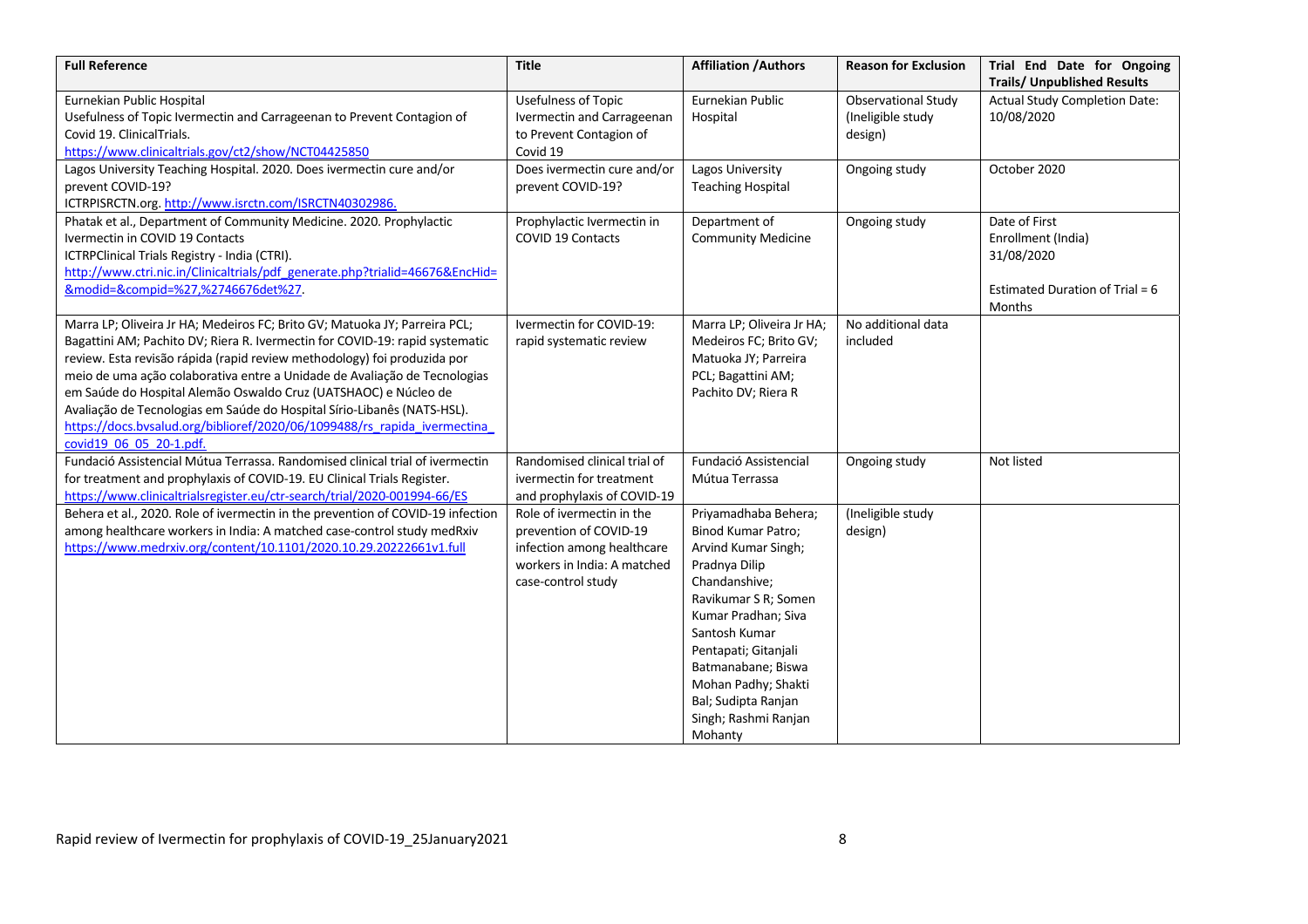## **Table 3. GRADE evidence profile**

### **Question**: Ivermectin compared to no treatment or placebo for prevention of COVID-19

**Setting**: Public health sector in South Africa

**Bibliography**: Elgazzar *et al*.; Shouman *et al.*

|                  |                                                                                                                         |                               | <b>Certainty assessment</b>                                       |             |                          |                                |                     | Nº of patients             |                                                | <b>Effect</b>                                           |                                                      |            |
|------------------|-------------------------------------------------------------------------------------------------------------------------|-------------------------------|-------------------------------------------------------------------|-------------|--------------------------|--------------------------------|---------------------|----------------------------|------------------------------------------------|---------------------------------------------------------|------------------------------------------------------|------------|
| Nº of<br>studies | <b>Study</b><br>design                                                                                                  | <b>Risk of</b><br><b>bias</b> | Inconsistency   Indirectness                                      |             | <b>Imprecision</b>       | <b>Other</b><br>considerations | ivermectin          | no treatment<br>or placebo | <b>Relative</b><br>(95% CI)                    | <b>Absolute</b><br>(95% CI)                             | <b>Certainty</b>                                     | Importance |
|                  |                                                                                                                         |                               | Incidence of COVID-19 (PCR proven) (assessed with: PCR SARS-COV2) |             |                          |                                |                     |                            |                                                |                                                         |                                                      |            |
| (Elgazzar)       | randomised<br>trials                                                                                                    | serious <sup>a</sup>          | not serious                                                       | serious b   | very serious c           | none                           | 2/100<br>$(2.0\%)$  | 10/100<br>$(10.0\%)$       | <b>RR 0.20</b><br>$(0.04 \text{ to } 0.89)$    | 80 fewer per 1,000<br>(from 96 fewer to 11 fewer)       | $\bigoplus$ $\bigodot$ $\bigodot$<br><b>VERY LOW</b> | CRITICAL   |
|                  | Incidence of COVID-19 (development of symptoms) (follow up: 14 days; assessed with: History and examination at 14 days) |                               |                                                                   |             |                          |                                |                     |                            |                                                |                                                         |                                                      |            |
| (Shouman)        | randomised<br>trials                                                                                                    | very<br>serious <sup>d</sup>  | not serious                                                       | serious b   | not serious              | none                           | 15/228<br>$(6.6\%)$ | 59/112<br>(52.7%)          | <b>RR 0.12</b><br>$(0.07 \text{ to } 0.21)$    | 464 fewer per 1,000<br>(from 490 fewer to 416<br>fewer) | $\bigoplus$ $\bigodot$ $\bigodot$<br><b>VERY LOW</b> | CRITICAL   |
|                  | Duration of symptoms - not reported                                                                                     |                               |                                                                   |             |                          |                                |                     |                            |                                                |                                                         |                                                      |            |
|                  |                                                                                                                         |                               |                                                                   |             |                          |                                |                     |                            |                                                |                                                         |                                                      |            |
|                  | <b>Hospitalisation - not reported</b>                                                                                   |                               |                                                                   |             |                          |                                |                     |                            |                                                |                                                         |                                                      |            |
|                  |                                                                                                                         |                               |                                                                   |             | $\overline{\phantom{a}}$ |                                |                     |                            |                                                |                                                         | $\overline{\phantom{0}}$                             |            |
| Adverse events   |                                                                                                                         |                               |                                                                   |             |                          |                                |                     |                            |                                                |                                                         |                                                      |            |
| Shouman          | randomised<br>trials<br>CI. Confidence interval. DD. Dick ratio                                                         | very<br>serious <sup>e</sup>  | not serious                                                       | not serious | very serious c           | none                           | 11/228<br>(4.8%)    | $0/112(0.0\%)$             | <b>RR 11.35</b><br>$(0.67 \text{ to } 190.87)$ | 0 fewer per 1,000<br>(from 0 fewer to 0 fewer)          | $\bigoplus$ $\bigodot$ $\bigodot$<br><b>VERY LOW</b> | CRITICAL   |

## **CI:** Confidence interval; **RR:** Risk ratio

### **Explanations**

a. Rated down by one level for serious risk of bias. Unclear reporting regarding sample selection and blinding, and mismatch with registry record and results regarding outcomes for this study component (prevention). b. Rated down by one level for indirectness. One small study, in one study population may not be applicable to our setting. Elgazzar duration of follow up unclear; in Shouman duration of follow up is 14 days which may not applicable in public sector programmes with intention to prevent exposure for longer duration.

c. Rated down by two levels for imprecision. Wide confidence interval, very low event rates, very small sample size. Does meet requirements for optimal information size (i.e. adequate sample size).

d. Rated down by two levels for serious methodological limitations. Evidence only available in the clinical trial registry record. Unable to assess what was done in the trial in absence of a trial report/ publication. Unbl would affect the subjective outcome of 'development of symptoms'.

e. Rated down by two levels for serious methodological limitations. Evidence only available in the clinical trial registry record. Unable to assess what was done in the trial in absence of a trial report/ publication. Unbl would affect the subjective outcome assessment regarding adverse events.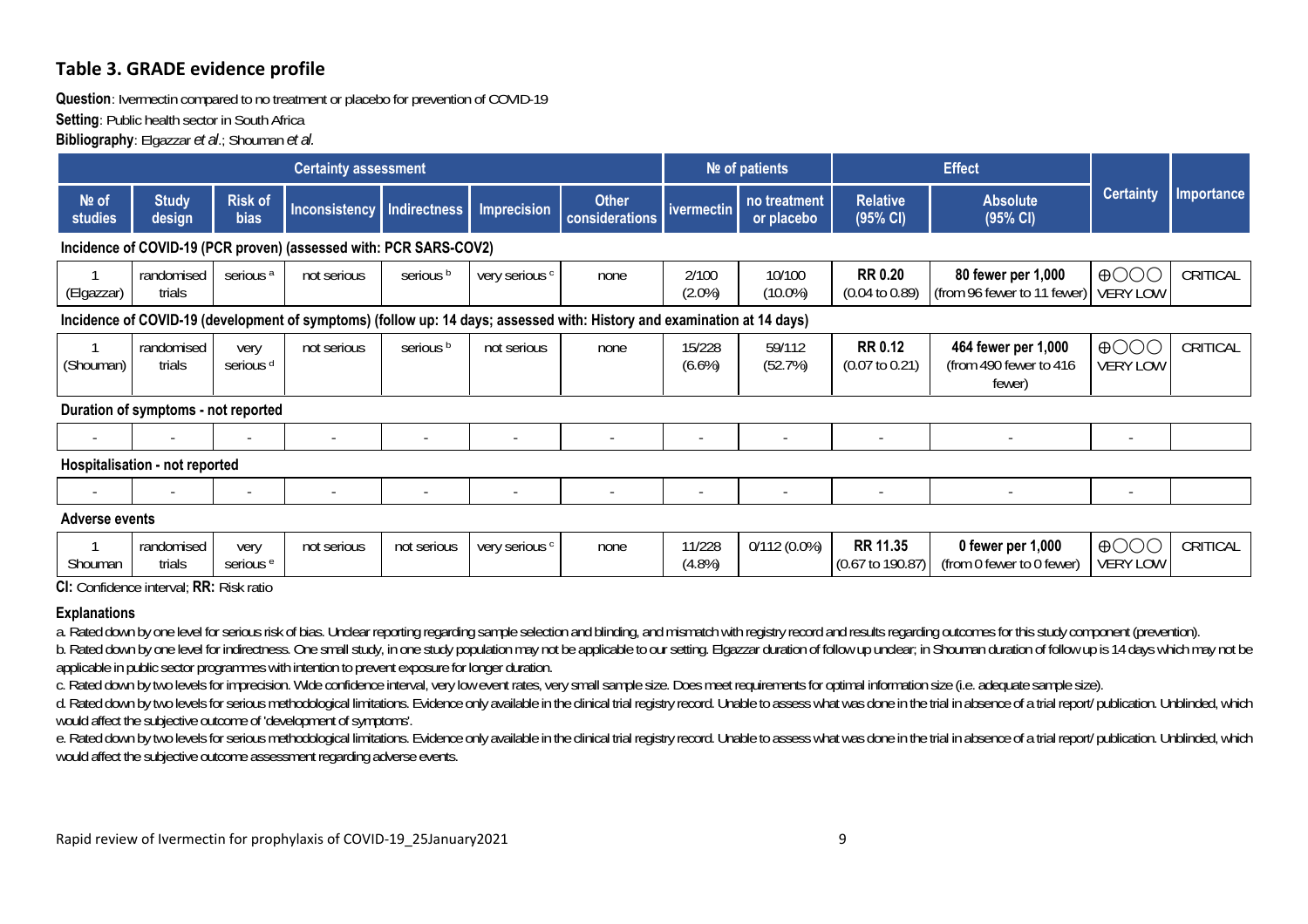## **Table 4. Ivermectin compared to no treatment or placebo for prevention of COVID‐19**

**Patient or population:** prevention of COVID-19 **Setting**: Public health sector in South Africa **Intervention**: ivermectin

**Comparison**: no treatment or placebo

|                                                                                                                            | <b>Certainty of the evidence</b><br>$N2$ of participants<br>(GRADE)<br>(studies) |                                                          | <b>Relative effect</b>                         | Anticipated absolute effects                |                                                  |  |
|----------------------------------------------------------------------------------------------------------------------------|----------------------------------------------------------------------------------|----------------------------------------------------------|------------------------------------------------|---------------------------------------------|--------------------------------------------------|--|
| <b>Outcomes</b>                                                                                                            |                                                                                  |                                                          | (95% CI)                                       | <b>Risk with no treatment or</b><br>placebo | <b>Risk difference with</b><br><i>ivermectin</i> |  |
| Incidence of COVID-19 (PCR proven)<br>assessed with: PCR SARS-COV2                                                         | 200<br>(1 RCT)                                                                   | $\bigoplus$ $\bigodot$ $\bigodot$<br>VERY LOW a,b,c      | <b>RR 0.20</b><br>$(0.04 \text{ to } 0.89)$    | 100 per 1,000                               | 80 fewer per 1,000<br>(96 fewer to 11 fewer)     |  |
| Incidence of COVID-19 (development of symptoms)<br>assessed with: History and examination at 14 days<br>follow up: 14 days | 340<br>(1 RCT)                                                                   | $\bigoplus$ $\bigodot$ $\bigodot$<br>VERY LOW b,d        | <b>RR 0.12</b><br>$(0.07 \text{ to } 0.21)$    | 527 per 1,000                               | 464 fewer per 1,000<br>(490 fewer to 416 fewer)  |  |
| Duration of symptoms - not reported                                                                                        |                                                                                  | ٠                                                        | $\overline{\phantom{a}}$                       |                                             |                                                  |  |
| Hospitalisation - not reported                                                                                             |                                                                                  | ٠                                                        | $\overline{\phantom{a}}$                       |                                             |                                                  |  |
| Adverse events                                                                                                             | 340<br>(1 RCT)                                                                   | $\bigoplus$ $\bigodot$ $\bigodot$<br><b>VERY LOW</b> c,e | <b>RR 11.35</b><br>$(0.67 \text{ to } 190.87)$ | 0 per 1,000                                 | 0 fewer per $1,000$<br>(0 fewer to 0 fewer)      |  |

\*The risk in the intervention group (and its 95% confidence interval) is based on the assumed risk in the comparison group and the relative effect of the intervention (and its 95% CI). CI: Confidence interval; RR: Risk rat

### **GRADE Working Group grades of evidence**

**High certainty:** We are very confident that the true effect lies close to that of the estimate of the effect

**Moderate certainty:** We are moderately confident in the effect estimate: The true effect is likely to be close to the estimate of the effect, but there is a possibility that it is substantially different

**Low certainty:** Our confidence in the effect estimate is limited: The true effect may be substantially different from the estimate of the effect

**Very low certainty:** We have very little confidence in the effect estimate: The true effect is likely to be substantially different from the estimate of effect

### **Explanations**

a. Rated down by one level for serious risk of bias. Unclear reporting regarding sample selection and blinding, and mismatch with registry record and results regarding outcomes for this study component (prevention). b. Rated down by one level for indirectness. One small study, in one study population may not be applicable to our setting. Elgazzar duration of follow up unclear; in Shouman duration of follow up is 14 days which may not be applicable in public sector programmes with intention to prevent exposure for longer duration.

c. Rated down by two levels for imprecision. Wide confidence interval, very low event rates, very small sample size. Does meet requirements for optimal information size (i.e. adequate sample size).

d. Rated down by two levels for serious methodological limitations. Evidence only available in the clinical trial registry record. Unable to assess what was done in the trial in absence of a trial report/ publication. Unbl which would affect the subjective outcome of 'development of symptoms'.

e. Rated down by two levels for serious methodological limitations. Evidence only available in the clinical trial registry record. Unable to assess what was done in the trial in absence of a trial report/ publication. Unbl which would affect the subjective outcome assessment regarding adverse events.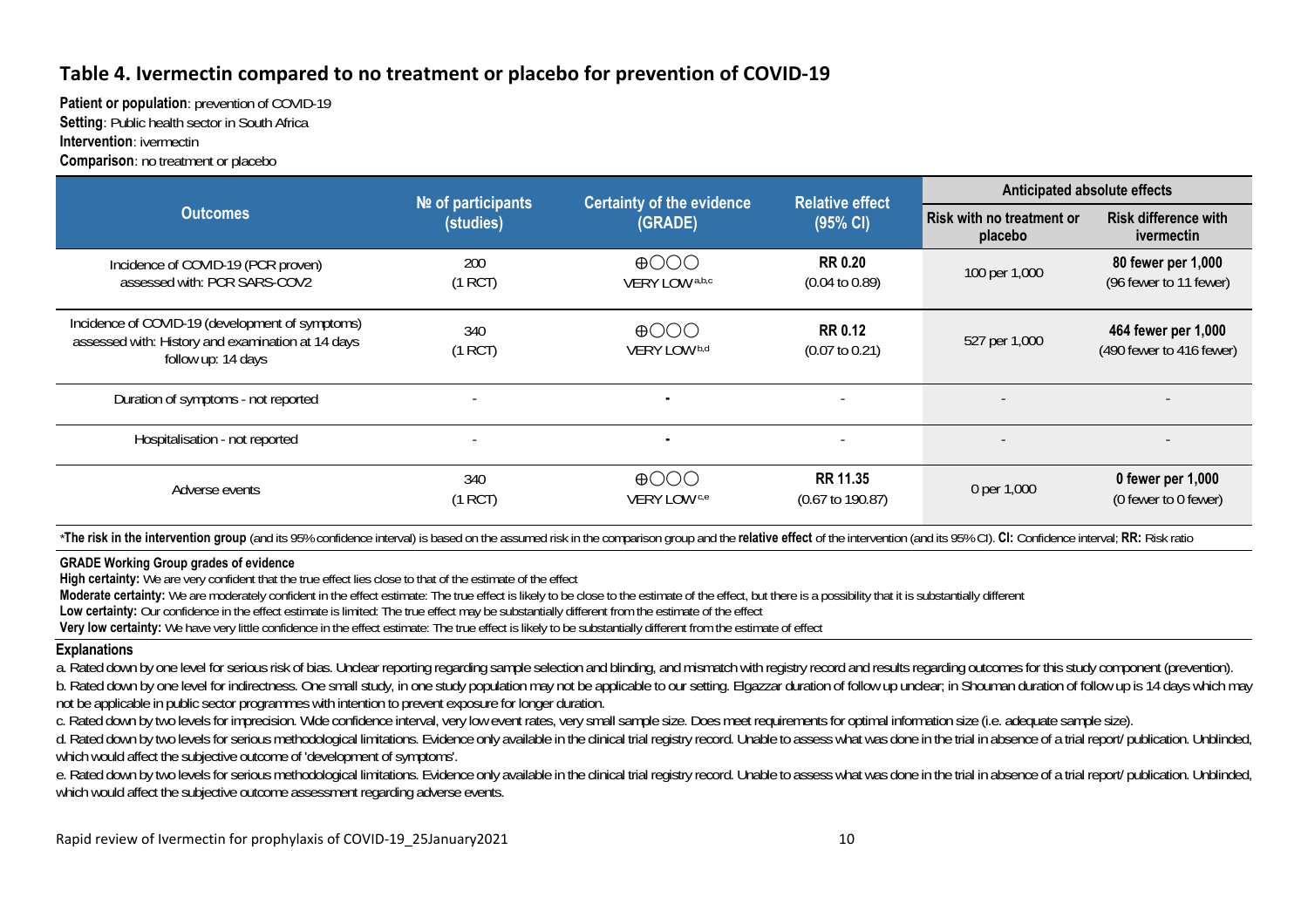## **Appendix 1: Search strategy**

| Database:                    | <b>Cochrane COVID-19 Study Register</b><br>https://covid-19.cochrane.org/           |  |  |  |
|------------------------------|-------------------------------------------------------------------------------------|--|--|--|
| Date:                        | <b>18 January 2021</b>                                                              |  |  |  |
| <b>Search Strategy:</b>      | Ivermectin OR mectizan OR equalan OR stromectol OR ivomec                           |  |  |  |
|                              | Number of studies numbers: 100 studies                                              |  |  |  |
| Database:                    | LOVE Platform https://app.iloveevidence.com/loves/5e6fdb9669c00e4ac072701d?utm=aile |  |  |  |
| Date:                        | <b>18 January 2021</b>                                                              |  |  |  |
| Search Strategy: (see below) |                                                                                     |  |  |  |
|                              | Number of studies numbers: 149 articles                                             |  |  |  |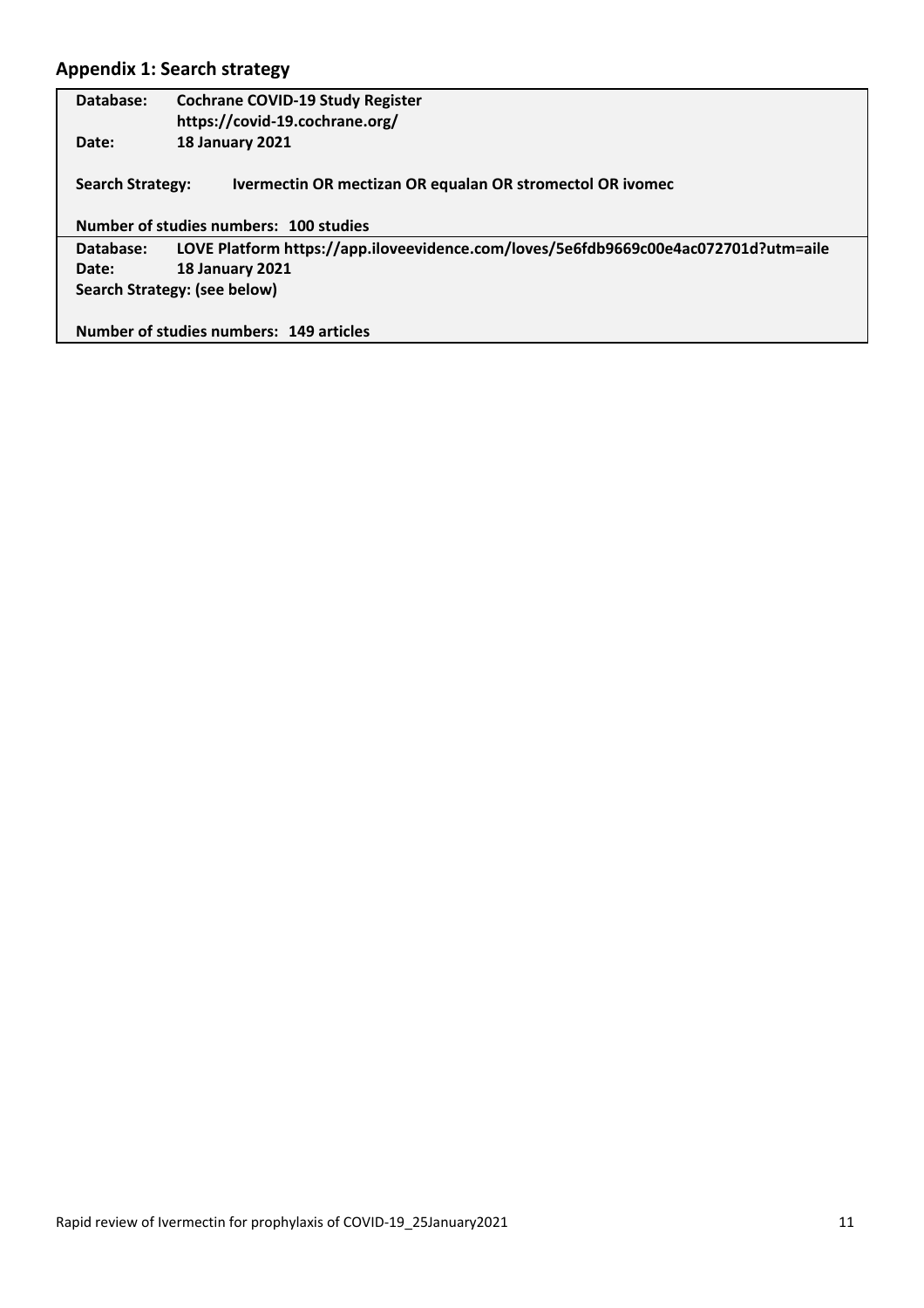## **Appendix 2: Evidence to decision framework**

|                                          | <b>JUDGEMENT</b>                                                                                                                                                                                                                                                                                                                                                | <b>EVIDENCE &amp; ADDITIONAL CONSIDERATIONS</b>                                                                                                                                                                                                                                                                                                                                                                 |
|------------------------------------------|-----------------------------------------------------------------------------------------------------------------------------------------------------------------------------------------------------------------------------------------------------------------------------------------------------------------------------------------------------------------|-----------------------------------------------------------------------------------------------------------------------------------------------------------------------------------------------------------------------------------------------------------------------------------------------------------------------------------------------------------------------------------------------------------------|
| <b>QUALITY OF EVIDENCE</b><br>OF BENEFIT | What is the certainty/quality of evidence?<br>High<br>Moderate<br>Very low<br>Low<br>x<br>High quality: confident in the evidence<br>Moderate quality: mostly confident, but further research<br>may change the effect<br>Low quality: some confidence, further research likely to<br>change the effect<br>Very low quality: findings indicate uncertain effect | Very low certainty evidence based on small sample sizes and<br>low event rates, methodological issues with the reports<br>available (possible publication bias if negative studies are not<br>being shared in reports yet)                                                                                                                                                                                      |
| EVIDENCE OF<br><b>BENEFIT</b>            | What is the size of the effect for beneficial<br>outcomes?<br>Moderate<br>Small<br>Large<br>None<br>$\pmb{\times}$                                                                                                                                                                                                                                              | The trials report a large reduction in incidence of COVID-19 in<br>the intervention compared to the control group. PCR-<br>confirmed cases reported in Elgazzar et al. and development<br>of symptoms reported in Shouman et al.                                                                                                                                                                                |
| <b>QUALITY OF EVIDENCE</b><br>OF HARM    | What is the certainty/quality of evidence?<br>High<br>Moderate<br>Very low<br>Low<br>x<br>High quality: confident in the evidence<br>Moderate quality: mostly confident, but further research<br>may change the effect<br>Low quality: some confidence, further research likely to<br>change the effect<br>Very low quality: findings indicate uncertain effect | Very low event rates from one study that was not blinded.<br>Evidence very uncertain.                                                                                                                                                                                                                                                                                                                           |
| EVIDENCE OF<br>HARMS                     | What is the size of the effect for harmful<br>outcomes?<br>Small<br>Moderate<br>None<br>Large<br>X                                                                                                                                                                                                                                                              | More adverse events reported when participants were taking<br>ivermectin. No serious adverse events or fatalities reported.                                                                                                                                                                                                                                                                                     |
| BENEFITS &<br>HARMS                      | Do the desirable effects outweigh the undesirable<br>harms?<br>Favours<br>Favours<br>Intervention<br>$=$ Control or<br>intervention<br>control<br>Uncertain<br>$\pmb{\mathsf{x}}$                                                                                                                                                                               | The available evidence is uncertain whether desirable effects<br>outweigh desirable outcomes.                                                                                                                                                                                                                                                                                                                   |
| FEASABILITY                              | Is implementation of this recommendation<br>feasible?<br>Uncertain<br>No<br>Yes<br>x                                                                                                                                                                                                                                                                            | No SAHPRA-registered ivermectin-containing product for<br>human use is registered in South Africa. Some compounding<br>is being done locally, which is also legally questionable. No<br>single exit price or state tender price is therefore available. To<br>date, a small number of patients have been given s21<br>approval to import the registered oral solid dosage (marketed<br>as Stromectol® by Merck) |
| RESOURCE<br>USE                          | How large are the resource requirements?<br>Less intensive<br>More<br>Uncertain<br>intensive<br>X                                                                                                                                                                                                                                                               | The resource requirements are uncertain, as the potential<br>number of persons who might be offered prophylaxis is<br>unknown.                                                                                                                                                                                                                                                                                  |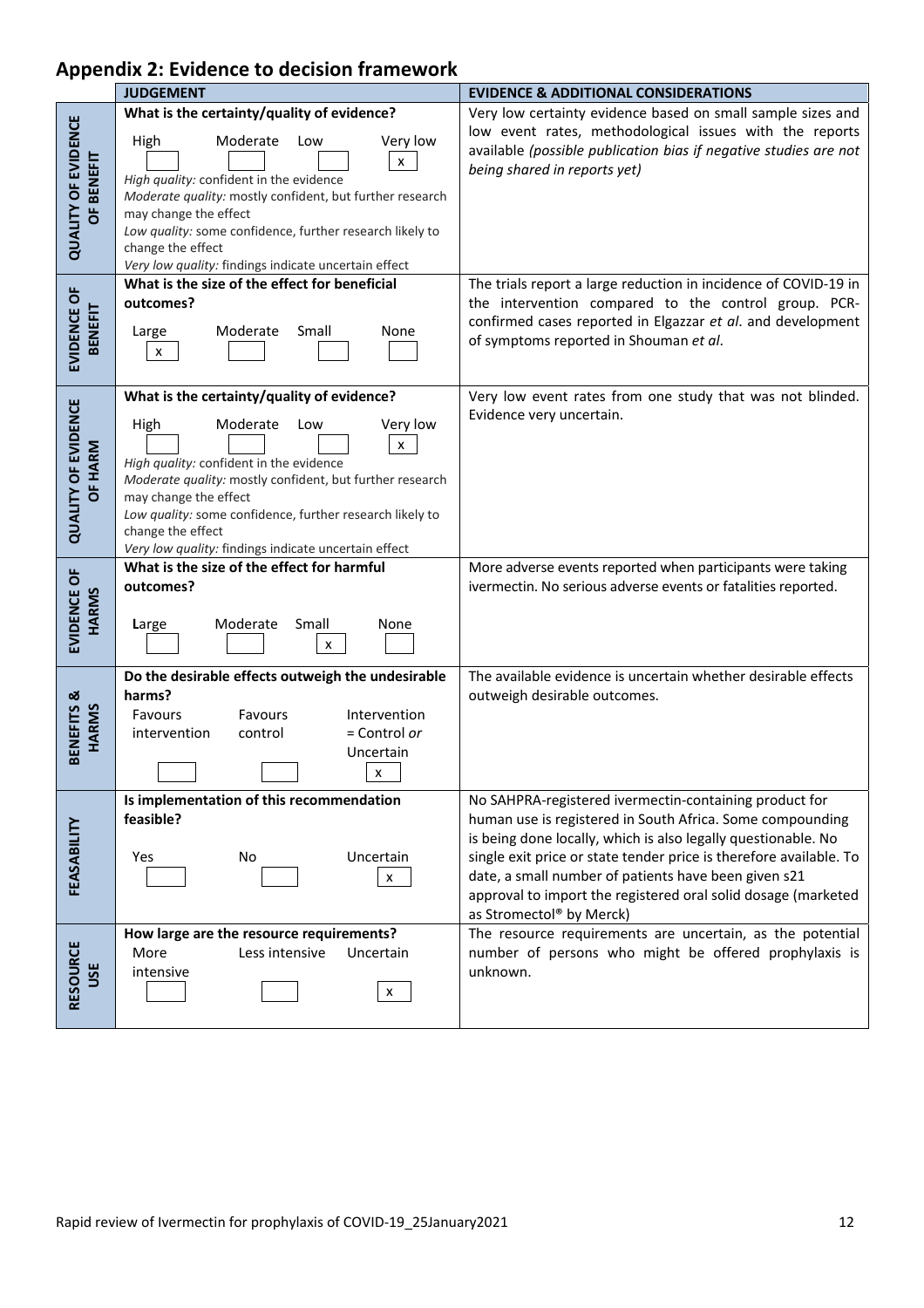| CES,                                         | Is there important uncertainty or variability about<br>how much people value the options?                                                 | No study data on this, however, emerging ivermectin interest<br>groups are supportive of this treatment and anecdotal data                                                                                                                              |
|----------------------------------------------|-------------------------------------------------------------------------------------------------------------------------------------------|---------------------------------------------------------------------------------------------------------------------------------------------------------------------------------------------------------------------------------------------------------|
| <b>REN</b><br>È<br>ᅙ<br>ॡ<br>VALUES,<br>ACCI | Uncertain<br>Minor<br>Major<br>x<br>Is the option acceptable to key stakeholders?<br>Uncertain<br>No.<br>Yes<br>$\boldsymbol{\mathsf{x}}$ | regarding use of ivermectin by health care practitioners and<br>their prescription to patients for both treatment and<br>prevention.<br>In the absence of available ivermectin for human use,<br>concerns regarding safety are not captured.            |
| EQUIT                                        | Would there be an impact on health inequity?<br>No.<br>Uncertain<br><b>Yes</b><br>x                                                       | Access remains a challenge with no available ivermectin for<br>human use in South Africa. If this became available, access<br>should be possible in all sectors and at all levels of the health<br>system, depending on affordability and availability. |

| <b>Version</b> | Date            | Reviewer(s) | <b>Recommendation and Rationale</b>                                              |
|----------------|-----------------|-------------|----------------------------------------------------------------------------------|
| First          | 25 January 2021 | TK. AG. MR  | There is currently insufficient evidence to support routine use of ivermectin as |
|                |                 |             | prophylaxis for COVID-19; may be used in a clinical trial setting.               |